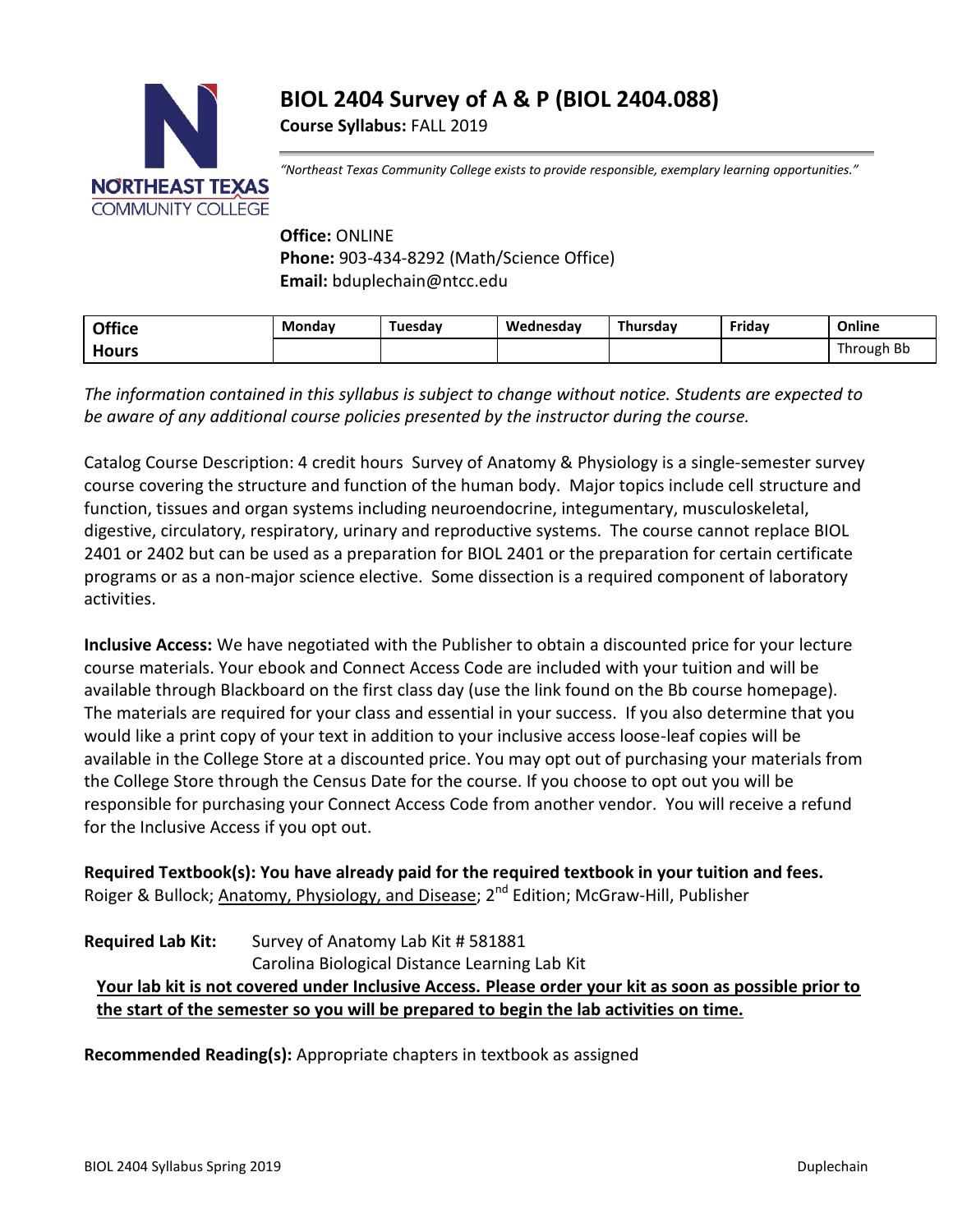#### **Student Learning Outcomes:**

- 1. Define anatomy and physiology, explain the importance of the relationship between structure and function and be able to describe directional terms and anatomical positions.
- 2. Explain the major characteristics and functions of the human cell including movement of materials and cell division.
- 3. Describe the general structure and function of major tissues and of the integumentary system.
- 4. Summarize the major characteristics and functions of the skeletal system. Be able to identify the bones of the human skeleton.
- 5. Summarize the major characteristics and functions of skeletal, smooth and cardiac muscle. Be able to identify the superficial muscles of the human body.
- 6. Describe the general structure and function of the central and peripheral nervous system.
- 7. Summarize the general characteristics of the endocrine system.
- 8. Name the major organs and the general functions of the cardiovascular system.
- 9. Name the major organs of the respiratory system and describe the general functions.
- 10. Name the major organs of the digestive system and describe the general functions.
- 11. Name the major organs of the urinary system and describe the general functions
- 12. Name the major organs of the male and female reproductive systems and describe the general functions of each organ.
- 13. Communicate results of scientific investigations, analyze date and formulate conclusions using critical thinking and scientific problem-solving skills.

#### **Course Outline/Lecture Readings and Discussions:**

Unit 1: Chapters 1, 2, 3 Unit 1 Exam Sept 19-22 Unit 2: Chapters 4, 5, 6, 7 Unit 2 Exam Oct 10-13 Midterm Exam and Lab Practical 1 October 14-20 Unit 3: Chapters 8, 9, 10 Unit 3 Exam and Nov 7-10 Unit 4: Chapters 11, 12, 13 Unit 4 Exam Nov 21-24 Unit 5: Chapters 14, 15, 16 Final Exam and Lab Practical 2

#### **Evaluation/Grading Policy:**

- 20% 4 Unit Exams
- 10% Connect Assignments
- 20% 1 Midterm Exam
- 20% 1 comprehensive Final Exam taken in person at an approved proctored testing center
- 30% 2 lab practicals and lab exercises

Final Grades will be determined as follows:

 $90.0 -- 100 = A$  $80.0 -- 89.9 = B$  $70.0 -- 79.9 = C$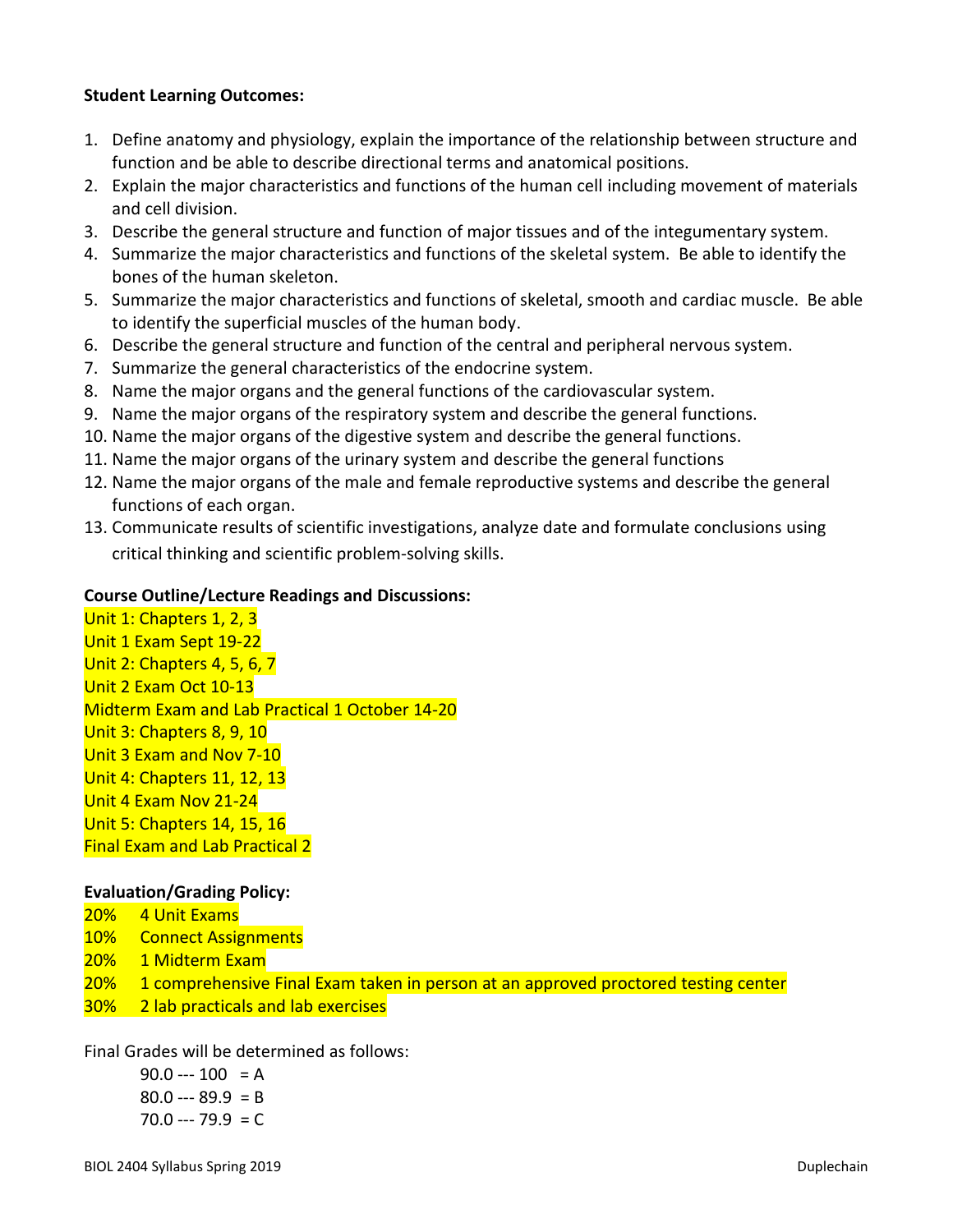$60.0 -- 69.9 = D$  $59.9$  and  $\lt$  = F

#### **Assignments, Unit Tests, and Final Exam**

- **•** Homework is assigned using McGraw Hill CONNECT. Each assignment or quiz will be due at a specific time in the semester related to the lecture schedule.
- There are 4 unit tests. They will consist of Multiple Choice, True/False, and short answer type questions. Questions will be based over the chapters covered in that specific unit.
- There are 2 lab practical exams. They will consist of Multiple Choice, True/False, and short answer type questions. Questions will be based on the labs that you have completed up until that point.
- The midterm will consist of 100 questions and will cover CH1,3,4,5,6, and 7. This exam must proctored. See the testing requirements below for the Final Exam. They are the same for the Midterm.
- The final exam will consist of 100 questions. The majority (60%-70%) of the exam questions will come from the chapters in Unit 5. The remaining questions will come from the previous units. The Final Exam is a proctored exam which you must take in person at a college testing center or public library with a proctoring service. Failure to take the final exam will result in a grade of "F" for the course. If you reside in the NTCC service area, you must take the final on campus at the NTCC testing center on the main campus. The testing center is located on the main campus of NTCC in the Student Services Building. The hours of the testing center are: Monday— Thursday 8:00 a.m. to 6:00 p.m. and Friday 8:00 a.m. to 12:00 p.m. If you do not reside in the NTCC service area, you will be asked to contact the instructor the first two weeks of the semester and identify a college testing center (preferred) or public library with an exam proctoring service where you can be proctored while taking this exam. Please be aware that other college testing centers or libraries may charge a fee for you to use their facilities. You will need to provide the physical address, email address and phone number for the proposed proctoring location. The instructor will contact the center to verify the appropriateness of the location for approval. BioSig will provide your instructor with an independent report identifying the IP address of the computer and the internet provider of your proctored test. Proctored exams must be taken using the testing center's network. Mobile hot spots are not acceptable when taking the final exam.
- The last day to drop the course with a grade of W is **NOV 19, 2019.** If circumstances require you to withdraw from this course, you must do so by that date. It is the **student's responsibility** to initiate the withdrawal with the registrar's office. **Failure to officially withdraw will result in your receiving a grade of F.**

#### **NTCC Academic Honesty Statement:**

"Students are expected to complete course work in an honest manner, using their intellects and resources designated as allowable by the course instructor. Students are responsible for addressing questions about allowable resources with the course instructor. NTCC upholds the highest standards of academic integrity. This course will follow the NTCC Academic Honesty policy stated in the Student Handbook."

#### **Academic Ethics:**